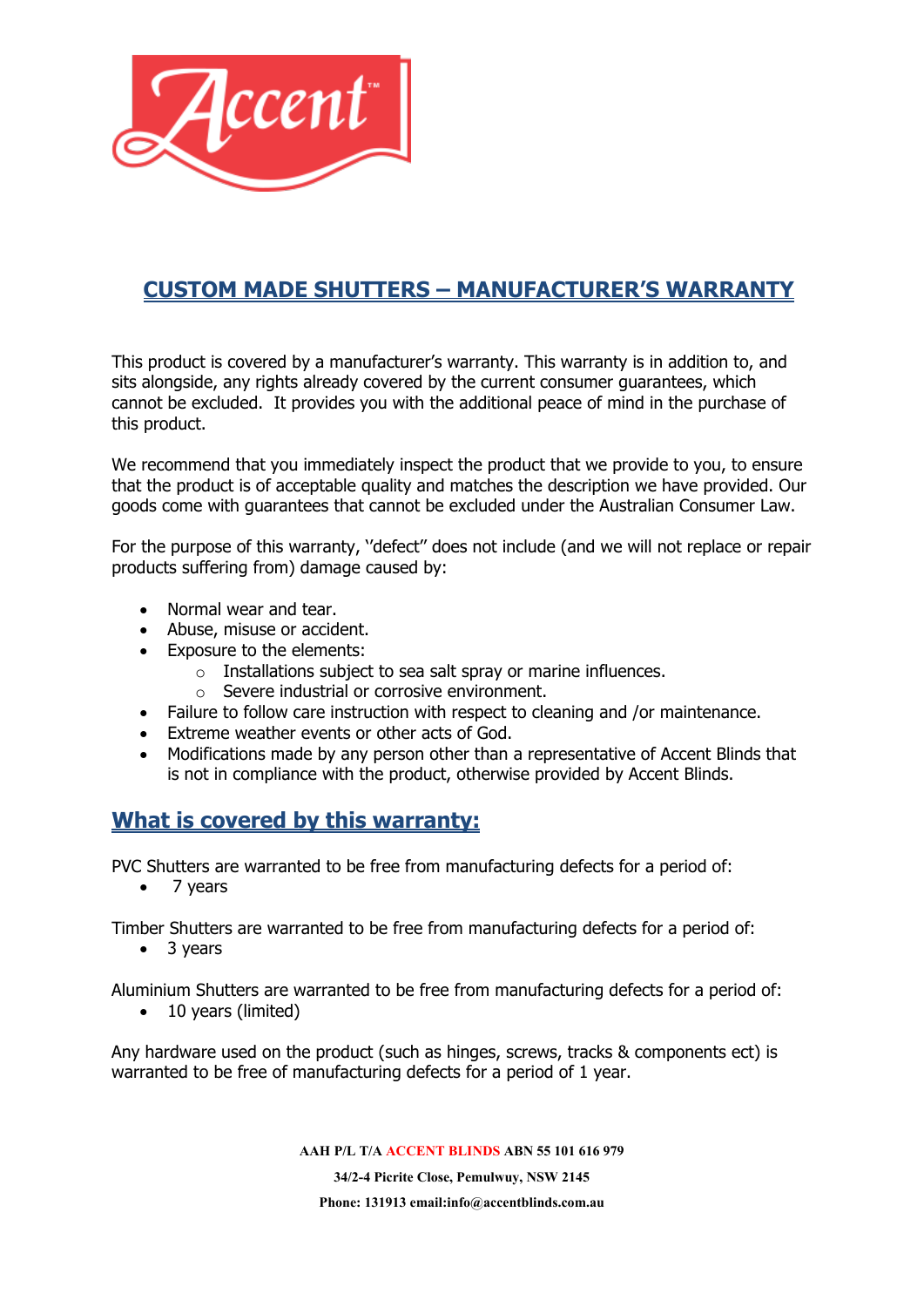

Any paint used on the product is warranted to be free of defects, including cracking, peeling and hazing for a period of:

- PVC Shutters: 7 years.
- Timber Shutters: 3 years
- Aluminium Shutters: 10 years

Minor change in colour is expected over time, and cannot normally be claimed as a defect under warranty.

# **We warrant that the product will be:**

- Fit for its intended purpose.
- Safe & durable.

## **This product is not covered by this warranty if you:**

#### **Change your mind**

Please choose carefully as refunds or exchanges are not provided if you have simply changed your mind or made a wrong selection.

#### **Didn't explain what you wanted properly**

Realise it isn't appropriate or isn't what you visualised.

Use the product in an abnormal manner, or it is damaged by misuse or accident – including events beyond human control that happened after the product was installed.

Use the product for other than its normal intended purpose (unless we specifically advised otherwise).

#### **Cannot show that you purchased the goods from us**

Proof of purchase can be provided by supplying your original purchase/order number. Other forms of proof may be taken into consideration where suitable.

**AAH P/L T/A ACCENT BLINDS ABN 55 101 616 979**

**34/2-4 Picrite Close, Pemulwuy, NSW 2145 Phone: 131913 email:info@accentblinds.com.au**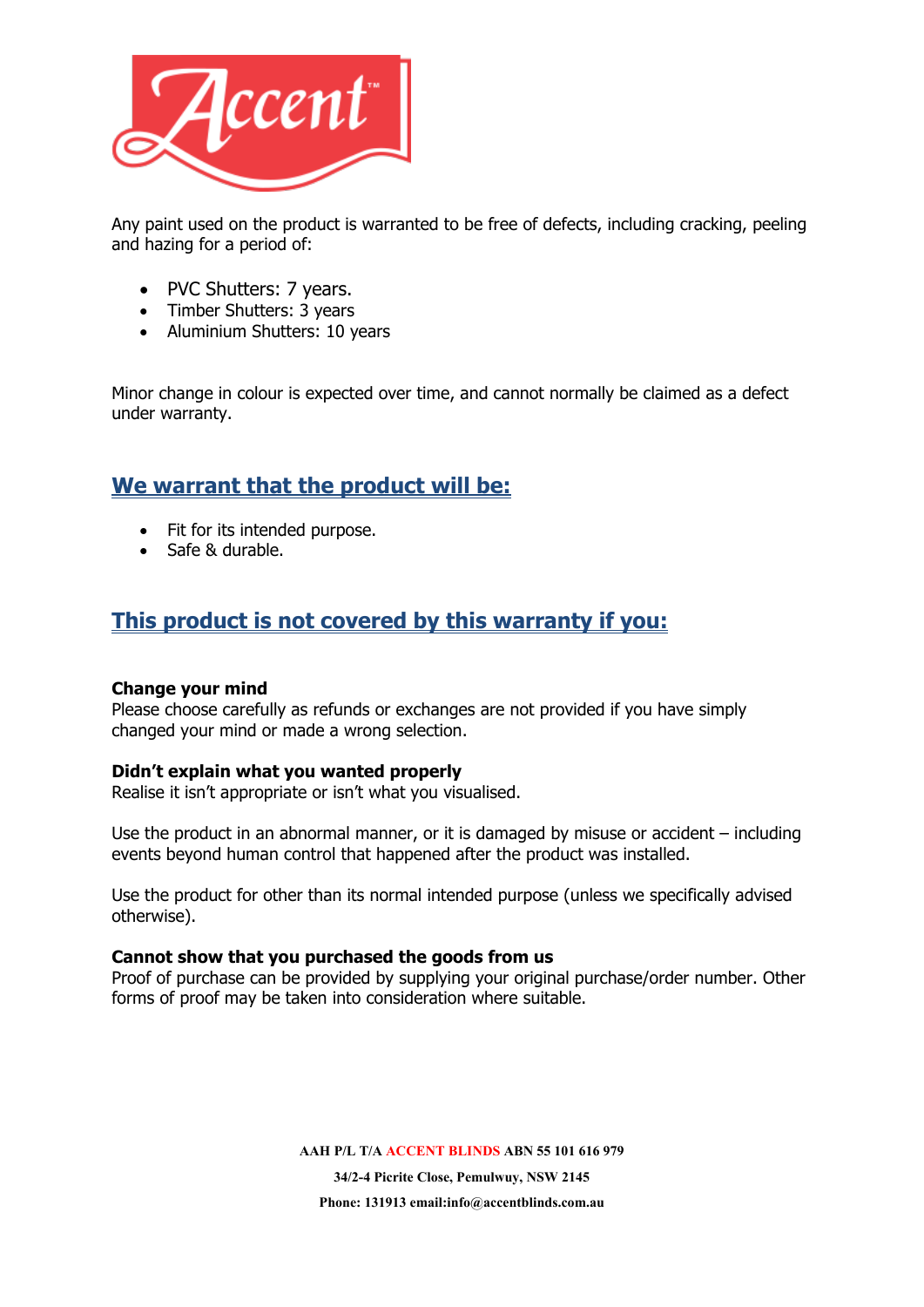

# **If you need to make a claim, the following steps should be followed:**

Contact our Customer Service Team by one of the following methods:

- Phone 13 19 13
- Email: [info@accentblinds.com.au](mailto:info@accentblinds.com.au)
- Place a warranty, repair or replacement request.
- Provide details of the issue, and any other relevant order numbers and job name so that we can identify your particular order and assist you better.

If the goods require an inspection, the Customer Service Team will arrange this with you.

### **What we will do:**

Your goods will be inspected, repaired or replaced as we deem necessary, within a reasonable time. This time may vary, depending on reasons such as parts availability, incorrect fault description ect.

In some circumstances, goods presented for repair may be replaced by refurbished goods of the same type rather than being repaired. Refurbished parts may be used to repair the goods.

If the problem is deemed to be a major failure, a replacement or refund is available to you. If a refund is provided to you, it will be made by the same method of payment that you used to make your purchase. Refunds will normally be processed within 7 days.

There may be circumstances where you are not entitled to a remedy. Where the product is assessed and found that is does not breach the consumer guarantee or the conditions of this warranty, you may be required to pay costs incurred for the assessment.

The product will be returned to you at your original installation address, unless it is being replaced, or is no longer required / wanted.

> **AAH P/L T/A ACCENT BLINDS ABN 55 101 616 979 34/2-4 Picrite Close, Pemulwuy, NSW 2145 Phone: 131913 email:info@accentblinds.com.au**